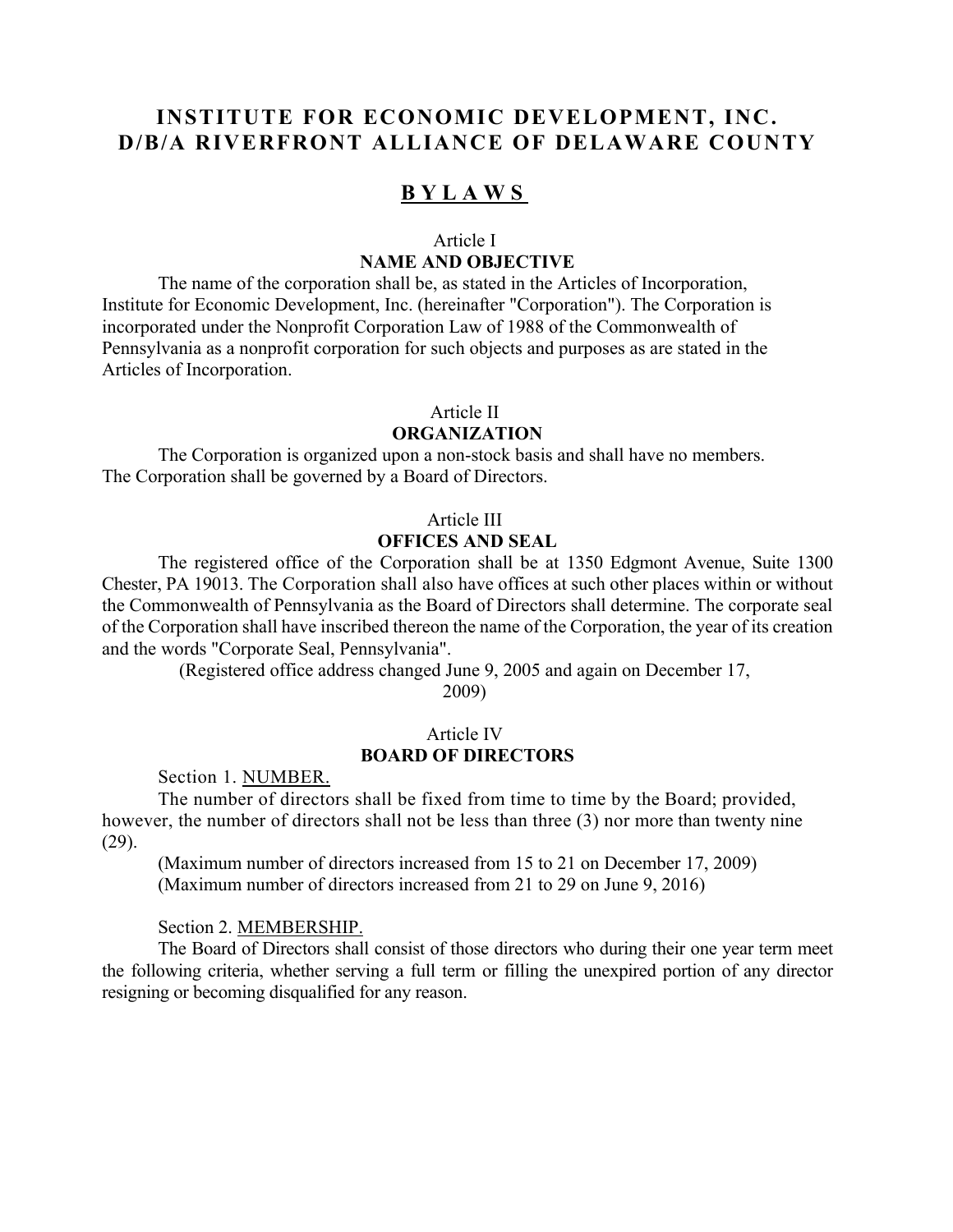A director of the Corporation must be:

- (a) A natural person of full age; and,
- (b) An individual (not a designee) who is the Owner, Chief Executive Officer, Chief Operating Officer, Senior Manager, or Chairman of the Board of Directors of a profit or non-profit entity which has an office or location in any community within Delaware County, PA, or such other representative of any such profit or non-profit entity as the Board shall deem appropriate, and,
- (c) An individual who pays or causes to be paid to the Corporation an annual contribution, as determined by a majority of the Board of Directors, in conjunction with the adoption of the annual budget.

Notwithstanding anything set forth above to the contrary, the Board shall also have the authority to appoint at large directors as the Board shall deem appropriate. At large directors shall have the rights and privileges of Board members, including the right to vote but shall be exempt from the requirement to pay annual dues as set forth in section  $2(c)$  above. At large directors shall have a term of one year. The resignation or departure of an at large director shall not constitute a vacancy on the Board.

(New Section 2 added June 9, 2005)

(Amendments to Section 2, adding to definition of individual's eligible to serve on Board, and removing specific contribution amount approved June 13, 2013)

(Amendments to Section 2(b) and relating to at large directors approved on March 9, 2017)

#### Section 3. ELECTION: TERM OF OFFICE.

Any person meeting all of the conditions of Section 2 of Article IV of these by-laws is eligible to serve as a director of the Corporation. Directors shall serve for a term of one (1) year. Status as director is reviewed annually and is automatically discontinued upon noncompliance with any of the conditions of Section 2 of Article IV of these by-laws. In any year in which no individual qualifies as a Board Member the then sitting President Judge of the Delaware County Court of Common Pleas shall appoint three individuals to serve as the Board of Directors who shall act consistent with the Articles of Incorporation and these by-laws. Vacancies created in the Board for any reason may only be filled by an individual who complies with all of the conditions of Section 2 of Article IV of these by-laws.

(New Section 3 added June 9, 2005)

#### Section 4. POWERS AND DUTIES OF THE BOARD OF DIRECTORS.

Subject to the limitations of the Articles of Incorporation, these Bylaws, and the laws of the Commonwealth of Pennsylvania, the activities and affairs of the Corporation shall be managed, its property shall be controlled, and all corporate powers shall be exercised by or under authority of the Board of Directors. The Board of Directors shall, without limitation: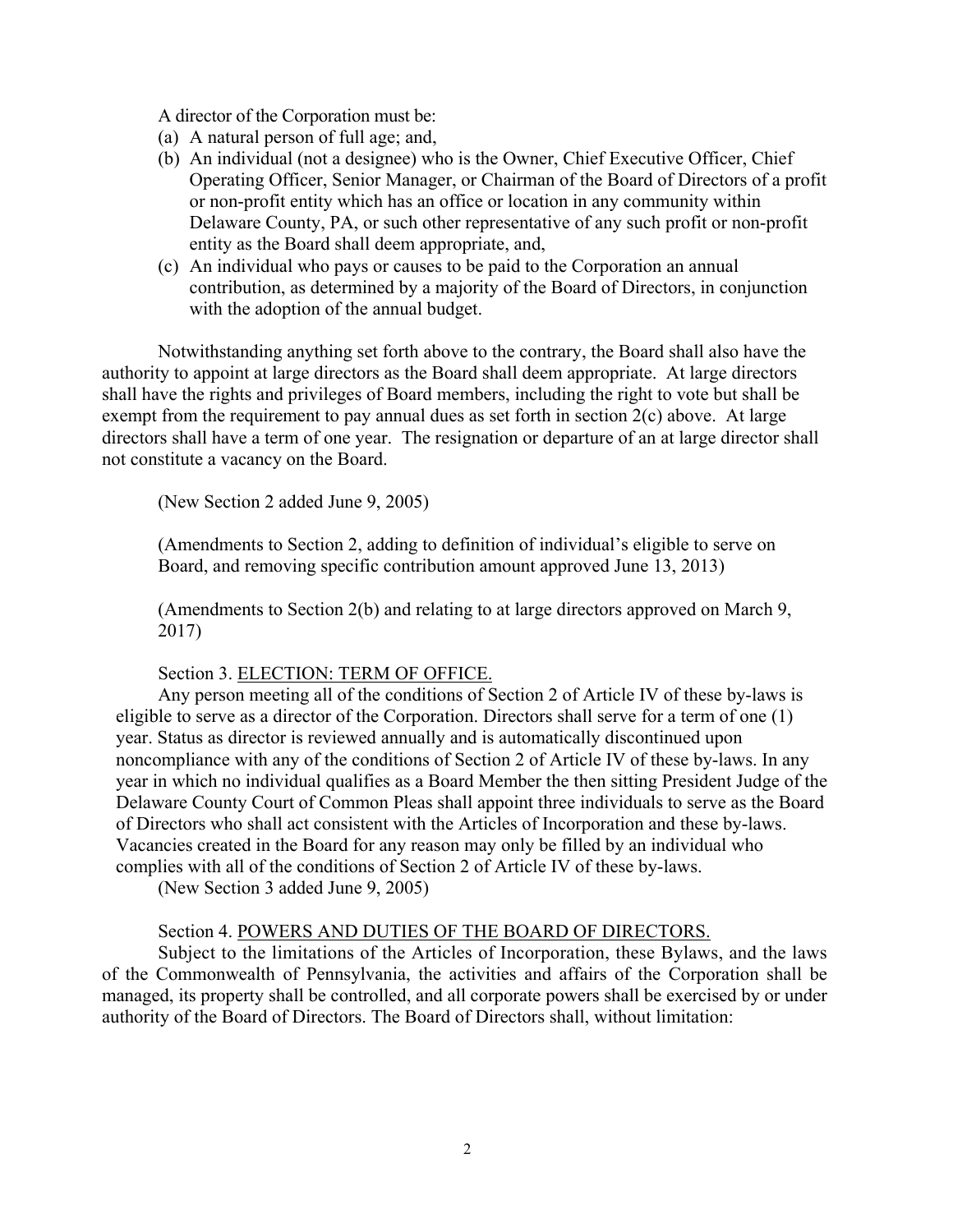A. Establish policies in accordance with the philosophies of the Corporation and its stated purposes as set forth in the Articles of Incorporation and any amendments thereto and restatements thereof.

B. Appoint a President of the Corporation who shall be responsible for the management and administration of same and who shall be directly responsible to the Board for the performance of his duties.

C. Elect such other officers of the Corporation as may be required by the Articles of Incorporation or as deemed appropriate by the Board.

D. Do all that is necessary and proper for the control and management of the Corporation which is not inconsistent with the Articles of Incorporation or these Bylaws.

# Section 5. MEETINGS OF THE BOARD OF DIRECTORS.

A. The annual meeting of the Board of Directors shall be held at such time and place as the Board may determine, typically in December. Each Director shall receive at least ten (10) days' notice of such meeting. At the annual meeting, there shall be elected the directors and officers of the Corporation, to serve for one (1) year and until their successors are elected and qualified.

B. In addition to the annual meetings, regular meetings of the Board of Directors may be held at such times and places as the Board shall determine upon notice given at the annual meeting or upon ten (10) days' notice of such meeting. Such meetings are generally held three times each year, typically in the months of March, June and September. During the June meeting, the Board will review and approve the budget for the upcoming fiscal year.

C. Special meetings of the Board of Directors may be called by the Chairman on two (2) days' notice to each director, or on like notice by the written request of a majority of the Board. Special meetings may be held at such places as the Board may determine.

D. Notice of annual, regular and special meetings shall be given to all directors by the Secretary. The notice of a special meeting shall set forth with particularity the purpose or purposes for which the special meeting is being called, and no other business shall be transacted at said meeting.

E. One or more persons may participate in a meeting of the Board of Directors by means of conference telephone or similar communications equipment by means of which all persons participating in the meeting can hear each other. Participation in a meeting pursuant to this section shall constitute presence in person at the meeting.

# Section 6. ORDER OF BUSINESS AT MEETING.

A. The order of business at regular and annual meetings of the Board shall be such as usually obtains in business corporations.

B. The order of business at special meetings shall adhere to the purposes for which same are called.

C. Quorum. The number of directors necessary to transact business at any annual, regular or special meeting shall be a simple majority of the total number of directors, unless otherwise provided by law or these Bylaws.

D. A vote of a majority of those present at a meeting shall be necessary for any action to be taken, unless a greater vote shall otherwise be required by law or these Bylaws.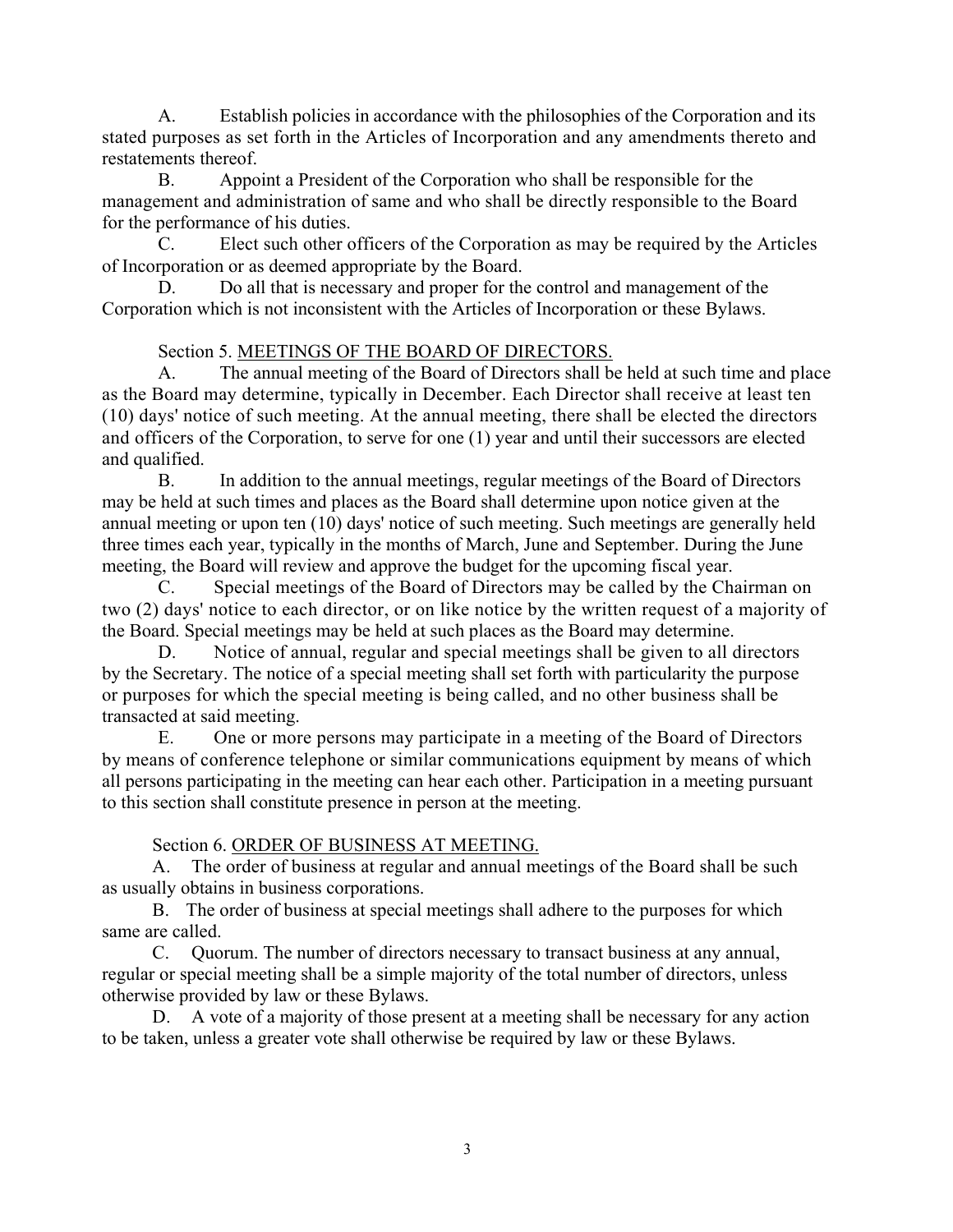# Section 7. EXECUTIVE COMMITTEE; MEMBERSHIP; POWERS AND DUTIES; MEETINGS

A. The Chairman of the Board shall annually appoint an Executive Committee. When the Board of Directors is not meeting, all powers and authorities granted to the Corporation pursuant to the Bylaws shall be vested in the Corporation's Executive Committee. The Executive Committee shall be composed of the following members:

> (1) The Chairman of the Board of Directors and all other officers of the Board as defined in the Corporation's Bylaws;

(2) Up to three additional Board members as appointed by the Chair after his or her election at the annual meeting; and

(3) The Executive Director of the Corporation, who shall serve as an ex-officio, nonvoting member.

B. The Executive Committee shall be authorized to enter into an agreement to secure the services of an Executive Director, including establishing the terms of compensation and level of benefits. The Executive Committee shall also have the authority to terminate any agreement providing for the services of the Executive Director. The Executive Committee may authorize the Executive Director to hire other employees of the Corporation, and to set their respective salaries and benefits, subject to the budgetary limits established by the Board of Directors. The Executive Committee shall also serve as the compensation committee for the Corporation.

C. Unless previously authorized by the Board of Directors, no funds of the Corporation over the amount of \$5,000 shall be obligated or expended until their obligation and expenditure has been authorized by the Executive Committee.

D. The Executive Committee shall meet at least once each quarter and at such other times as the Chairman may call. It shall be necessary for a properly constituted quorum to be present before transacting any official business, except that a quorum need not be present for adjournment. A properly constituted quorum shall be a simple majority of the total number of members of the Executive Committee.

E. A simple majority of the total membership of the Executive Committee, excluding any vacancy, shall be required before the Executive Committee may borrow funds to make loans, enter into contracts or agreements, issue and sell bonds on behalf of the Corporation, hire an Executive Director or any other persons as consultants or employees, and obligate, transfer, or otherwise encumber or dispose of the Corporation's funds or assets.

For any unbudgeted expense or loan obligation in excess of \$10,000, not previously approved by the Board of Directors, the Executive Committee shall receive approval from the Board prior to making such expenditure or loan. Board approval can be gained by the Chairman calling for a special meeting, or through a polling of the Board. In either instance, a majority of the Board must approve such expenditure or loan.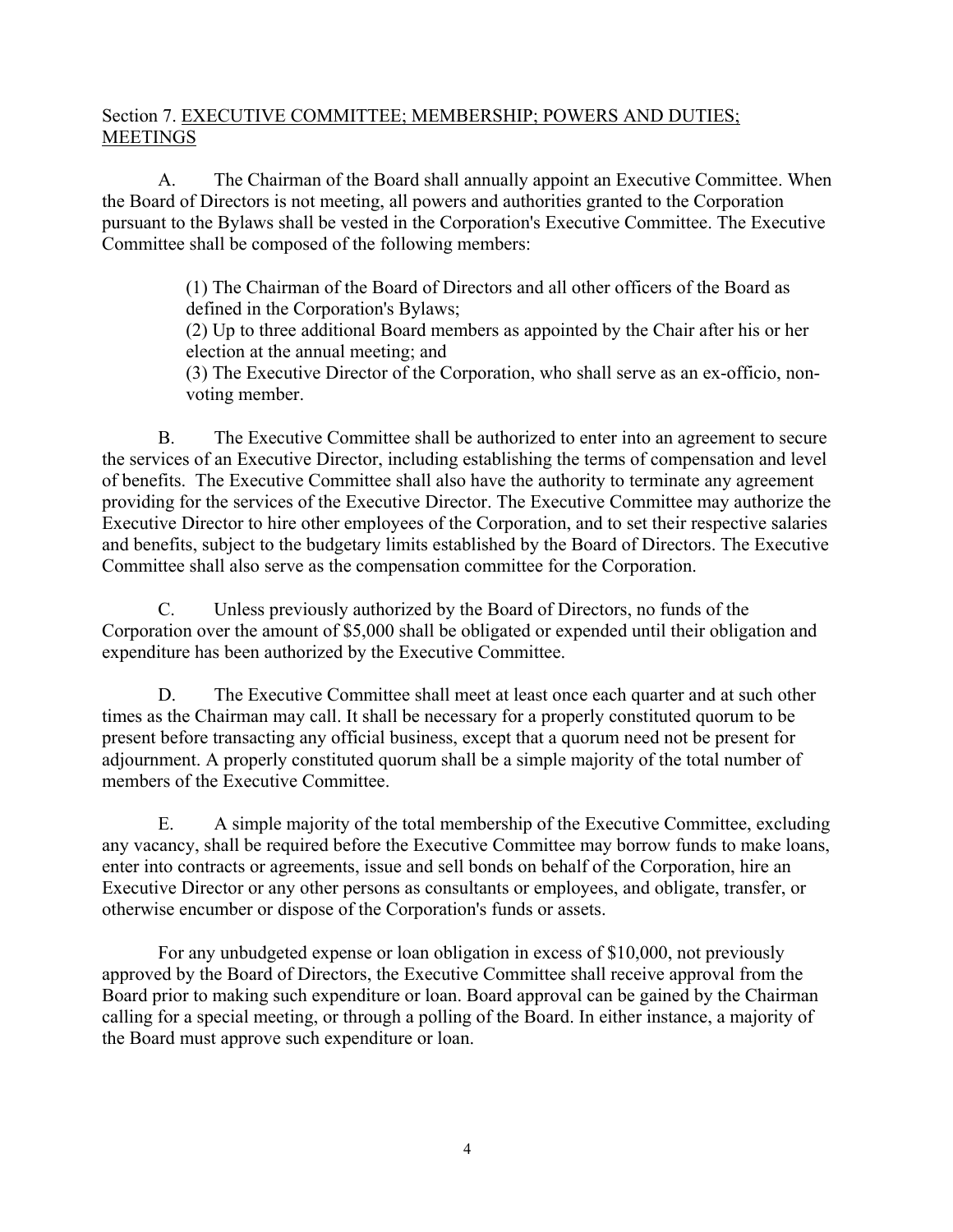F. The Executive Committee shall not be authorized to amend the Bylaws or other rules adopted by the Board.

G. The day-to-day administration and management of the Corporation shall be vested in the Corporation's Executive Director, who shall have powers, duties, and authorities as may be granted to him by the Board and the Executive Committee.

# Article V **OFFICERS**

Section 1. OFFICERS. The officers of the Corporation shall be a Chairman, a Vice Chairman, a President, a Secretary, and a Treasurer, and such other officers as shall be determined by the Board from time to time. The Chairman of the Corporation shall also serve as President of the Corporation and the Vice Chairman of the Corporation shall also serve as Vice President.

(Amended on December 17, 2009 to add the last sentence to reduce the number of individuals serving as officers.)

Section 2. ELECTION AND TERM OF OFFICE.

A. Officers shall be elected for terms of one (1) year at the annual meeting by a majority vote of the Board.

B. In the event that a vacancy occurs in any of the offices designated in Section 1 of this Article, the Board, at a regular or special meeting, shall fill said vacancy for the remainder of the term of such office.

 C. Officers of the Corporation, except the Secretary, shall be members of the Board of Directors. The positions of Chairman and Vice Chairman, and the positions of President and Vice-President shall be filled by two Board members representing not-for-profit entities and two Board member representing for-profit entities. No Board Member is eligible to serve as Chairman without having first served a full term in the preceding year as Vice Chairman. No Board Member is eligible to serve as President without having first served a full term in the preceding year as Vice President. These offices shall be rotated annually among Board members representing not-for-profit entities and for-profit entities such that at any time the offices are held by Board members representing entities as follows

| Chairman<br>Vice Chairman | not-for-profit<br>for-profit | President<br>Vice President | for-profit<br>not-for-profit |
|---------------------------|------------------------------|-----------------------------|------------------------------|
|                           | OR                           |                             |                              |
| Chairman                  | for-profit                   | President                   | not-for-profit               |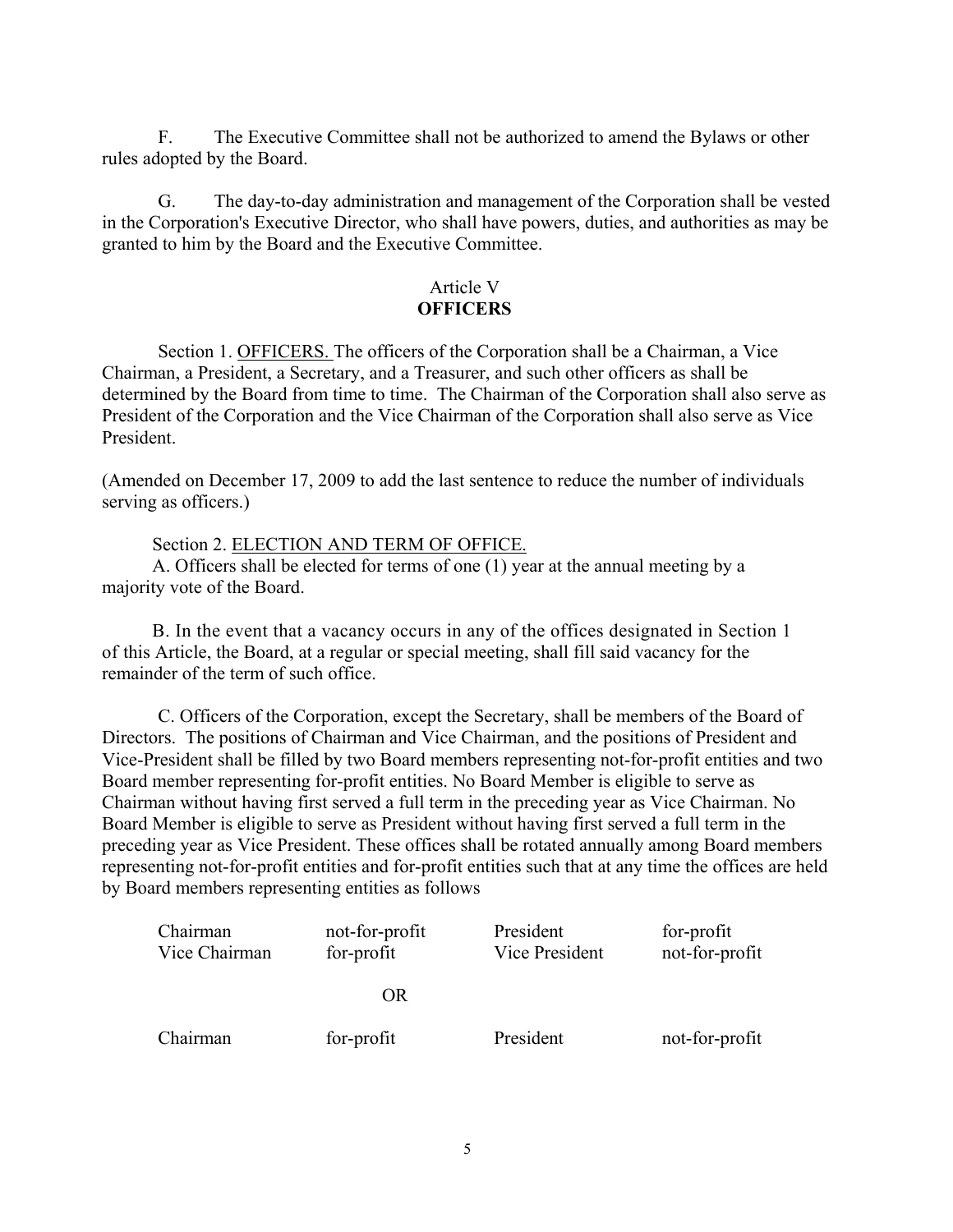Vice Chairman not-for-profit Vice President for-profit

(Section B Added September 18, 2008)

# Section 3. DUTIES OF CHAIRMAN.

The duties of the Chairman shall be:

A. To preside at all meetings of the Board.

B. To direct special meetings to be called.

C. To encourage and monitor all officers and committees of the Board in the performance of their respective duties.

D. To see that all orders and resolutions of the Board are executed.

E. To bring to the attention of the Board from time to time all matters within his knowledge which the interests of the Corporation require be brought to its notice.

F. To create committees of the Board as may be deemed appropriate.

G. To be, ex officio, a member of all standing committees. Such membership shall be without voting privileges unless otherwise stated.

H. To perform such other duties as are inherent in the office of the Chairman.

# Section 4. VICE CHAIRMAN.

The Vice Chairman shall be vested with all the powers and be required to perform all the duties of the Chairman in his absence.

# Section 5. DUTIES OF THE PRESIDENT.

The chief administrative officer of the Corporation shall be the President whose duties shall be:

A. To organize, administer, and supervise the programs, personnel and activities, professional and operational, of the Corporation.

B. To report to the Board concerning the activities of the Corporation.

C. To execute bonds, mortgages, contracts and other documents to which the

Corporation is a party.

D. To perform such other duties as are inherent in the office of President.

# Section 6. DUTIES OF THE VICE PRESIDENT.

The Vice President shall be vested with all the powers and be required to perform all the duties of the President in his absence.

Section 7. SECRETARY.

The duties of the Secretary shall be:

A. To attend all meetings of the Board and to act as clerk thereof.

B. To take minutes of all meetings of the Board and cause them to be properly recorded.

C. To perform duties similar to those contained in subsections A and B above for all standing committees when required.

D. To be custodian of the corporate seal and to affix it, or authorize it to be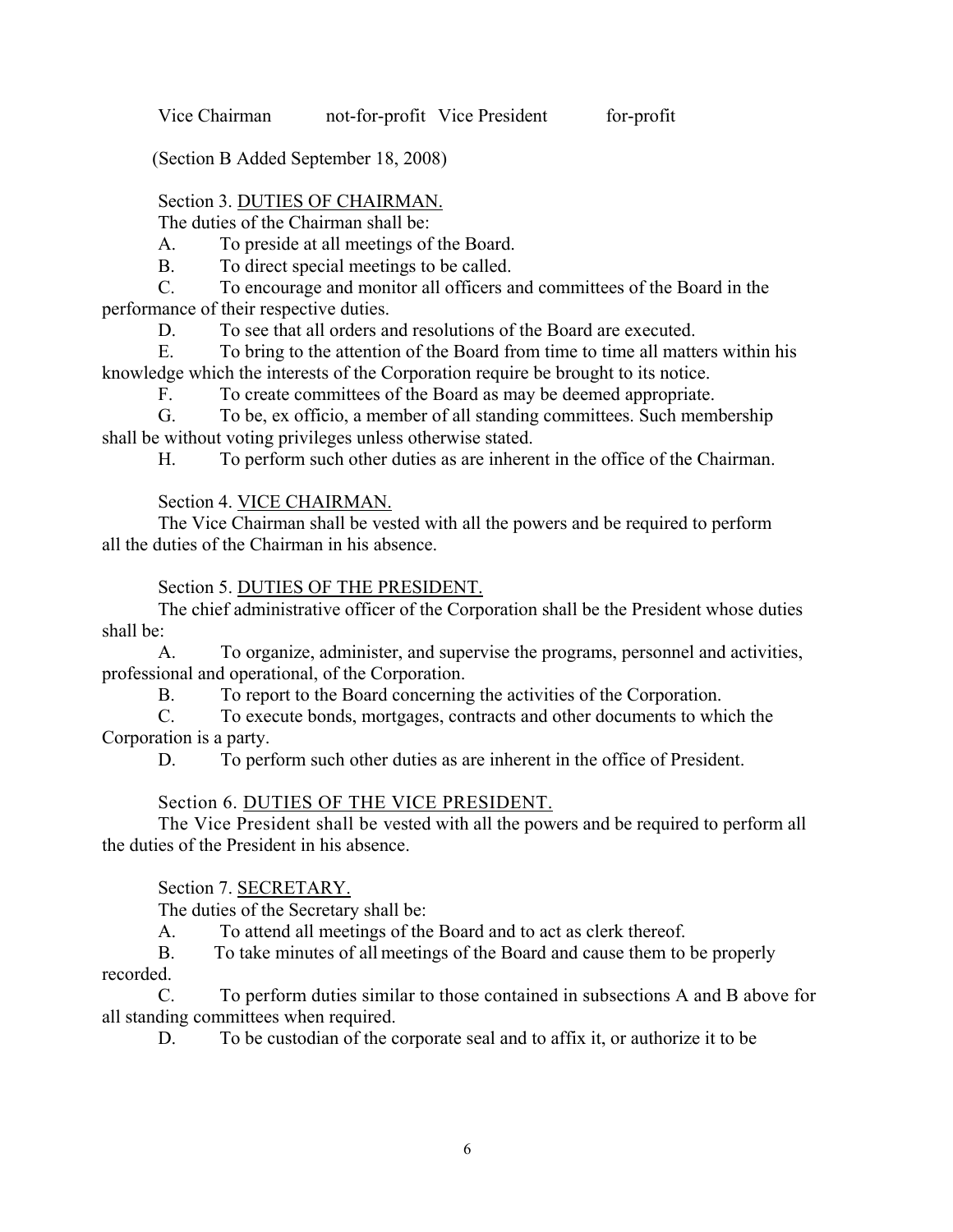affixed, to such instruments as the Board shall determine.

E. To issue notices of all meetings.

F. To furnish chairmen of committees with information of their appointment and duties.

G. To perform such other duties as are inherent in the office of Secretary.

 H. The Secretary may be but is not required to be, a director of the Corporation. (Section H added June 9, 2005)

Section 8. TREASURER.

The duties of the Treasurer shall be:

A. To receive and have custody of all monies and securities of the Corporation.

B. To keep a true and accurate account of all receipts and expenditures and of the general financial condition of the Corporation.

C. To deposit all monies and other valuable effects in the name and credit of the Corporation in such depositories as may be designated by the Board.

D. To disburse the funds of the Corporation as may be ordered by the Board, or as may be necessary in the course of daily operations, taking proper vouchers for such disbursements.

E. To render to the Board, whenever required, an account of all his transactions as Treasurer and of the financial condition of the Corporation.

F. To give the Corporation a bond, if required by the Board, in such sum and with such sureties as shall be satisfactory to the Board, for the faithful performance of his duties and restoration to the Corporation in the case of his death, resignation or removal from office, of all books, papers, vouchers, money or other property of whatever kind in his possession belonging to the Corporation.

G. To perform such other duties as are inherent in the office of Treasurer.

# Section 9. EXECUTIVE DIRECTOR

 Effective immediately the position of Executive Director of the Corporation is hereby created by the Board. The Executive Director shall be a natural person of full age; who shall hold the office for a term of one year and who shall have such authority and shall perform such duties as are provided by these by-Laws and as shall from time to time be prescribed by the Board of Directors and the President. The Executive Director shall be the chief operating officer of the Corporation; he shall report to the President of the Corporation and consistent with the Direction of the President he shall have general management of the affairs of the corporation. The Executive Director may be but is not required to be, a director of the Corporation.

(Section 9 added June 9, 2005)

A. The Executive Director has financial authority to execute contracts, approve invoices, and sign checks for expenses of \$5,000 or less. For expenditures greater than \$5,000, two signatures on a check request form are required from any of the following, the Executive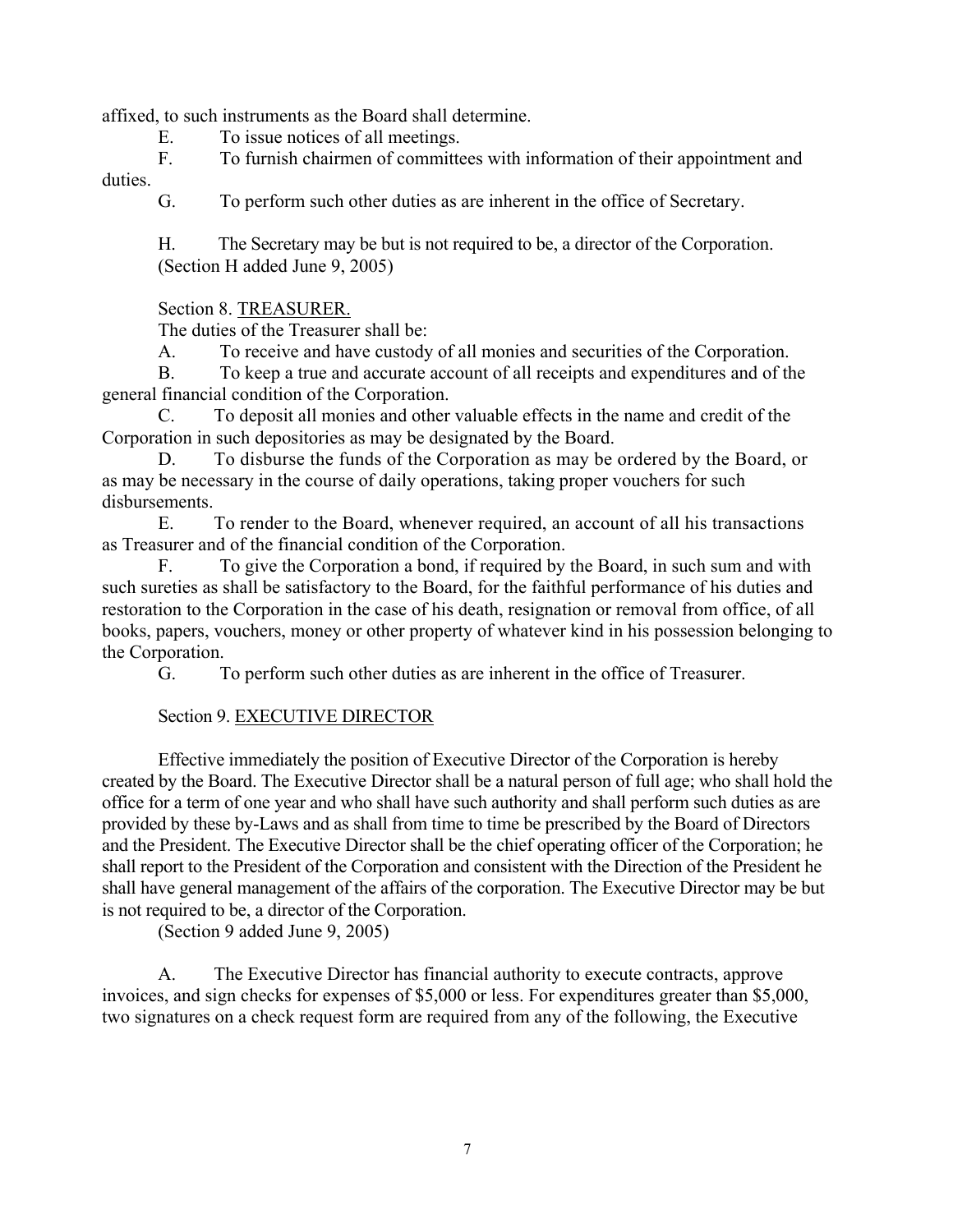Director and IED Chair, Vice Chair, Treasurer. The Board may authorize additional signors to the account.

In the event there is an expense greater than \$5,000, requiring the execution of a written contract, the Executive Director may sign the contract based on the following criteria:

- (1) The expenditure was included in the current year fiscal budget that was approved by the Board, and a second signature for payment has been secured; and
- (2) The Board approved a motion for the execution of the contract and payment of fees, and a second signature for payment has been secured.
- (3) In all other circumstances, the contract shall be executed by the Chairman of the Board.

B. Prior to submitting an expense report for payment, the Executive Director shall submit the report to a member of the Executive Committee for approval.

## Article VI **DELEGATION OF DUTIES**

In the event of the absence or disability of any officer of the Corporation or for any other reason that the Board may deem sufficient, the Board may delegate the powers or duties of any officer to any other officer, or to any director, on a temporary basis; provided, however, that the Chairman may make such delegation of authority until the next regular or special meeting of the Board.

# Article VII **NOTICES**

All notices required by any provision of these Bylaws shall be in writing and delivered personally or sent by regular mail, telex or facsimile transmission.

# Article VIII **RESIGNATIONS**

Any director or officer may resign his position at any time, such resignation to be made in writing, and to take effect from the time of its receipt by the Corporation or as otherwise provided in the notice of resignation. The acceptance of a resignation shall not be required to make it effective.

# Article IX **INTERESTED DIRECTORS; QUORUM**

Section 1. GENERAL RULE. No contract or transaction between the Corporation and one or more of its directors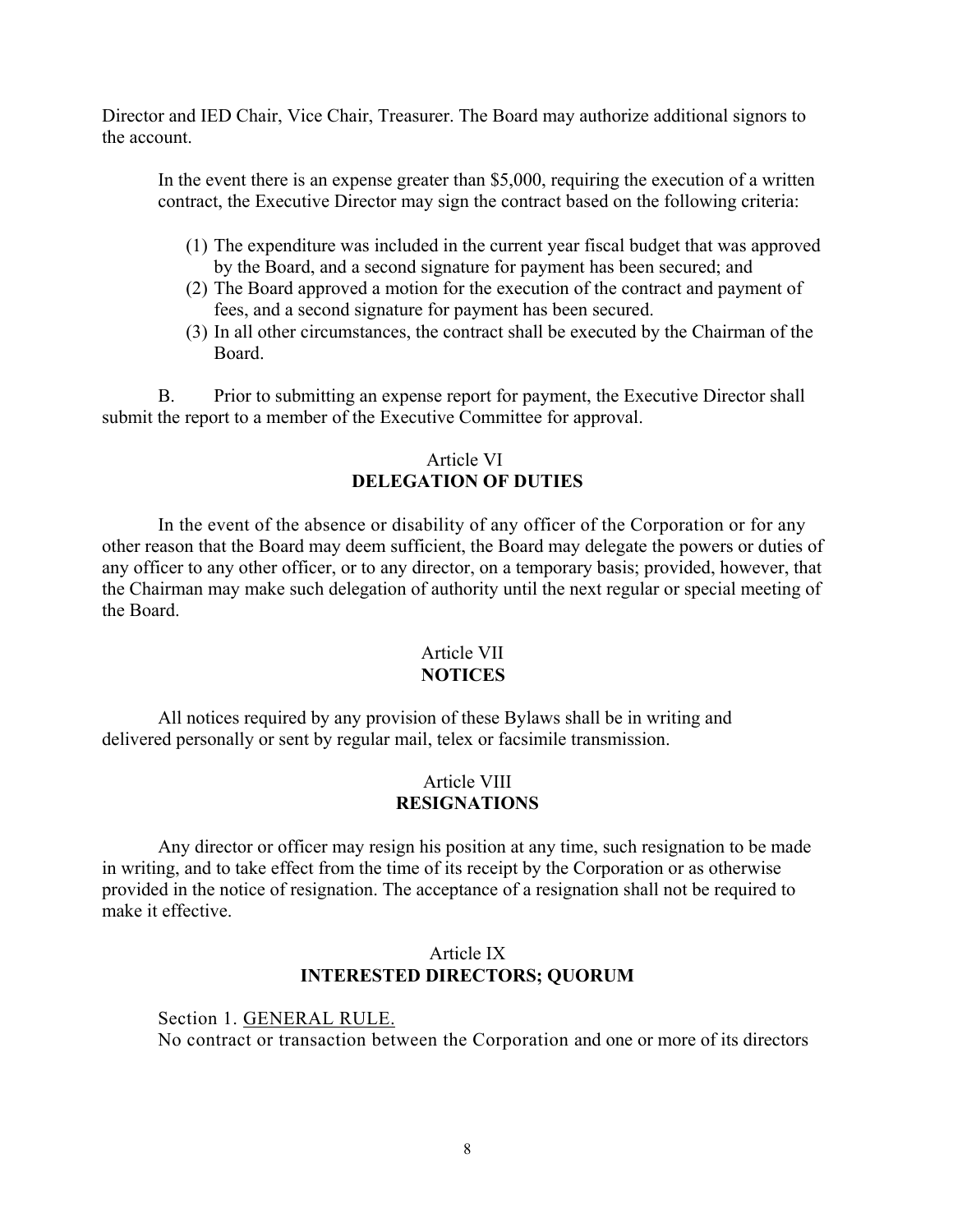or between the Corporation and any other corporation, partnership, association, or other organization in which one or more of its directors are directors or officers, or have a financial interest, shall be void or voidable solely for such reason, or solely because the director is present at or participates in the meeting of the board of directors which authorizes the contract or transaction, or solely because his or their votes are counted for such purpose, if:

A. the material facts as to the relationship or interest and as to the contract or transaction are disclosed or are known to the Board of Directors and the Board in good faith authorizes the contract or transaction by the affirmative votes of a majority of the disinterested directors even though the disinterested directors are less than a quorum;

B. the material facts as to his relationship or interest and as to the contract or transaction are disclosed or are known to the members entitled to vote thereon, if any, and the contract or transaction is specifically approved in good faith by vote of such members; or

C. the contract or transaction is fair as to the Corporation as of the time it is authorized, approved or ratified by the Board of Directors.

#### Section 2. QUORUM.

Common or interested directors may be counted in determining the presence of a quorum at a meeting of the Board which authorizes a contract or transaction specified in Section 1 of this Article.

## Article X **INDEMNIFICATION**

#### Section 1. THIRD-PARTY ACTIONS.

Unless otherwise restricted in these Bylaws, the Corporation shall have power to indemnify any person who was or is a party or is threatened to be made a party to any threatened, pending or completed action or proceeding, whether civil, criminal, administrative or investigative (other than an action by or in the right of the Corporation), by reason of the fact that he is or was a representative of the Corporation, or is or was serving at the request of the Corporation as a representative of another domestic or foreign corporation for profit or not-for-profit, partnership, joint venture, trust or other enterprise, against expenses (including attorneys' fees), judgments, fines and amounts paid in settlement actually and reasonably incurred by him in connection with the action or proceeding if he acted in good faith and in a manner he reasonably believed to be in, or not opposed to, the best interests of the Corporation and, with respect to any criminal proceeding, had no reasonable cause to believe his conduct was unlawful. The termination of any action or proceeding by judgment, order, settlement or conviction or upon a plea of nolo contenders or its equivalent shall not of itself create a presumption that the person did not act in good faith and in a manner that he reasonably believed to be in, or not opposed to, the best interests of the Corporation and, with respect to any criminal proceeding, had reasonable cause to believe that his conduct was unlawful.

Section 2. DERIVATIVE AND CORPORATE ACTIONS. Unless otherwise restricted in these Bylaws, the Corporation shall have power to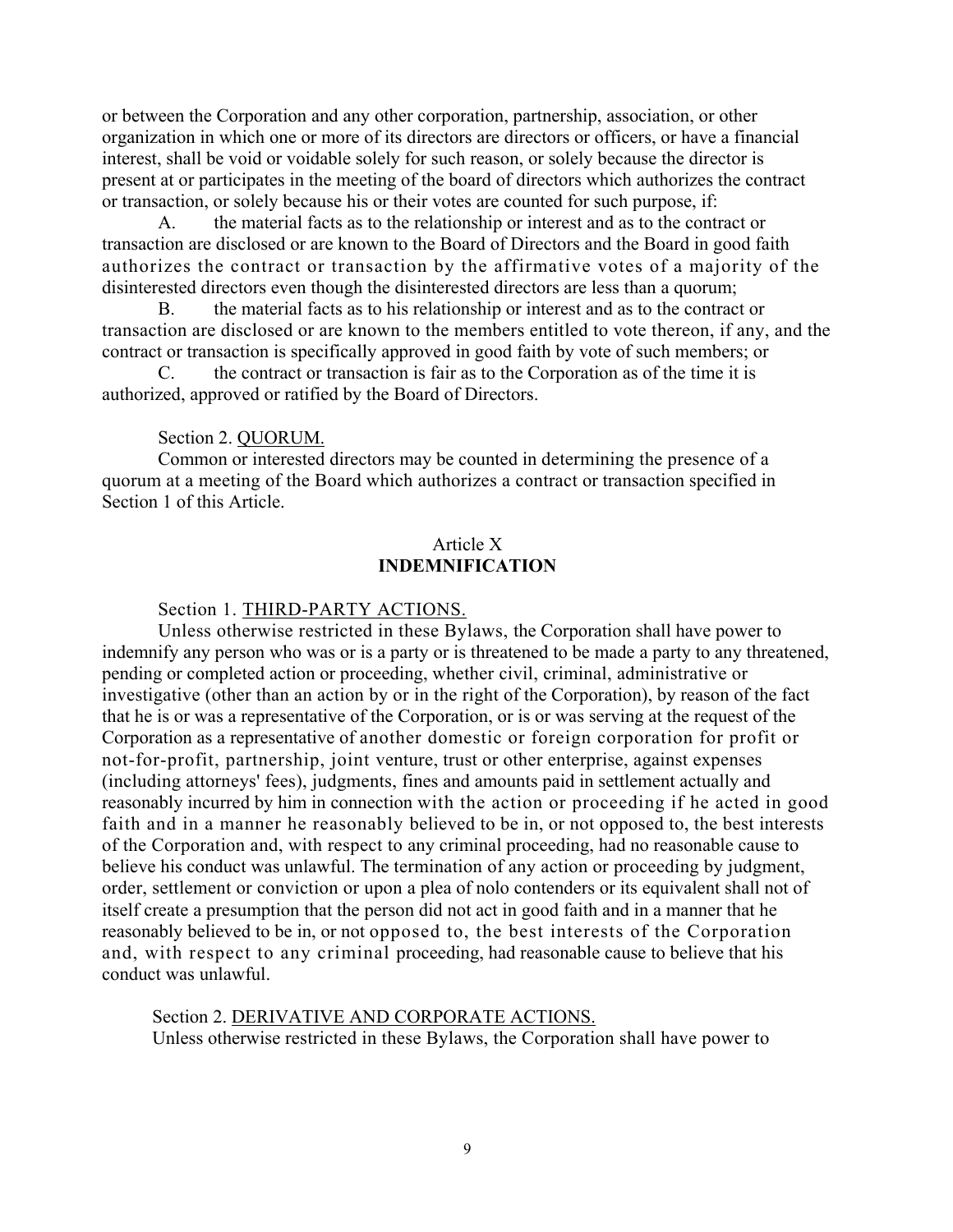indemnify any person who was or is a party, or is threatened to be made a party, to any threatened, pending or completed action by or in the right of the Corporation to procure a judgment in its favor by reason of the fact that he is or was a representative of the Corporation or is or was serving at the request of the Corporation as a representative of another domestic or foreign corporation for profit or not-for-profit, partnership, joint venture, trust or other enterprise, against expenses (including attorneys' fees) actually and reasonably incurred by him in connection with the defense or settlement of the action if he acted in good faith and in a manner he reasonably believed to be in, or not opposed to, the best interests of the Corporation. Indemnification shall not be made under this section in respect of any claim, issue or matter as to which the person has been adjudged to be liable to the Corporation unless and only to the extent that the court of common pleas of the judicial district embracing the county in which the registered office of the Corporation is located or the court in which the action was brought determines upon application that, despite the adjudication of liability but in view of all the circumstances of the case, such person is fairly and reasonably entitled to indemnity for such expenses that the court of common pleas or other court shall deem proper.

## Section 3. MANDATORY INDEMNIFICATION.

 To the extent that a representative of the Corporation has been successful on the merits or otherwise in defense of any action or proceeding referred to in Section 1 (relating to thirdparty actions) or Section 2 (relating to derivative and corporate actions) or in defense of any claim, issue or matter therein, he shall be indemnified against expenses (including attorney fees) actually and reasonably incurred by him in connection therewith.

# Section 4. PROCEDURE FOR EFFECTING INDEMNIFICATION.

Unless ordered by a court, any indemnification under Section 1 (relating to third-party actions) or Section 2 (relating to derivative and corporate actions) shall be made by the Corporation only as authorized in the specific case upon a determination that indemnification of the representative is proper in the circumstances because he has met the applicable standard of conduct set forth in those sections. The determination shall be made:

(1) by the Board of Directors by a majority vote of a quorum consisting of directors who were not parties to the action or proceeding; or

(2) if such a quorum is not obtainable or if obtainable and a majority vote of a quorum of disinterested directors so directs, by independent legal counsel in a written opinion.

## Section 5. ADVANCING EXPENSES.

Expenses (including attorneys' fees) incurred in defending any action or proceeding referred to in this Article may be paid by the Corporation in advance of the final disposition of the action or proceeding upon receipt of an undertaking by or on behalf of the representative to repay the amount if it is ultimately determined that he is not entitled to be indemnified by the Corporation as authorized in this Article or otherwise.

## Section 6. SUPPLEMENTARY COVERAGE.

A. GENERAL RULE. The indemnification and advancement of expenses provided by or granted pursuant to the other sections of this Article shall not be deemed exclusive of any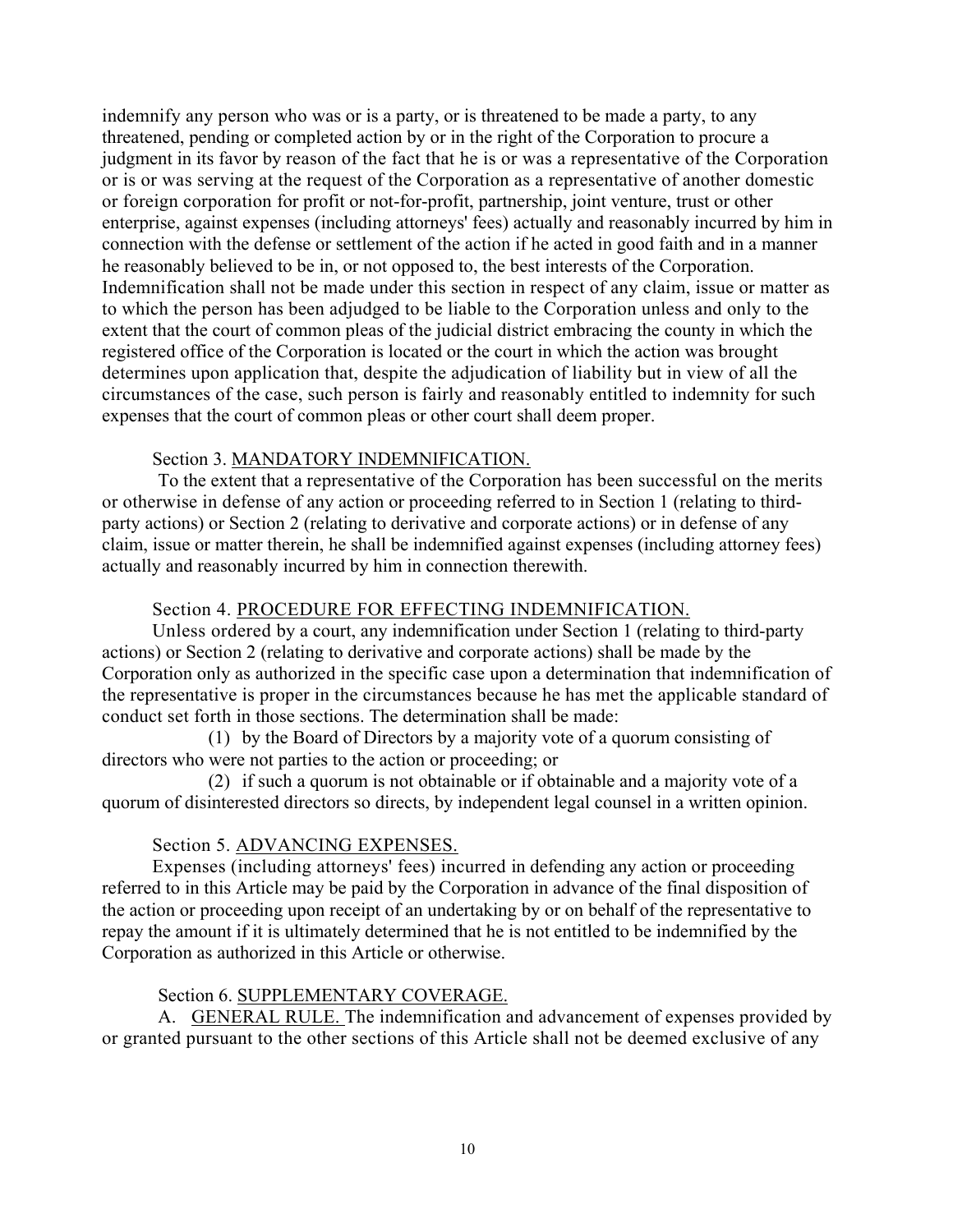other rights to which a person seeking indemnification or advancement of expenses may be entitled under any bylaw, agreement, vote of disinterested directors or otherwise, both as to action in his official capacity and as to action in another capacity while holding that office. Article IX (relating to interested directors) shall be applicable to any bylaw, contract or transaction authorized by the directors under this section. The Corporation may create a fund of any nature, which may, but need not, be under the control of a trustee, or otherwise secure or insure in any manner its indemnification obligations, whether arising under or pursuant to this Article or otherwise.

B. WHEN INDEMNIFICATION IS NOT TO BE MADE. Indemnification pursuant to subsection A shall not be made in any case where the act or failure to act giving rise to the claim for indemnification is determined by a court to have constituted willful misconduct or recklessness.

C. GROUNDS. Indemnification pursuant to subsection A under any bylaw, agreement, vote of directors or otherwise may be granted for any action taken or any failure to take any action and may be made whether or not the Corporation would have the power to indemnify the person under any other provision of law except as provided in this Article and whether or not the indemnified liability arises or arose from any threatened, pending or completed action by or in the right of the Corporation. Such indemnification is declared to be consistent with the public policy of the Commonwealth of Pennsylvania.

D. TRUST PROPERTY. This section shall not affect the liability of a representative with respect to the administration of assets held by the Corporation pursuant to 15 Pa. C.S. §5547 (relating to authority to take and hold trust property).

## Section 7. POWER TO PURCHASE INSURANCE

Unless otherwise restricted in these Bylaws, the Corporation shall have power to purchase and maintain insurance on behalf of any person who is or was a representative of the Corporation or is or was serving at the request of the Corporation as a representative of another domestic or foreign corporation for profit or not-for-profit, partnership, joint venture, trust or other enterprise against any liability asserted against him and incurred by him in any such capacity, or arising out of his status as such, whether or not the Corporation would have the power to indemnify him against that liability under the provisions of this Article. Such insurance is declared to be consistent with the public policy of the Commonwealth of Pennsylvania.

#### Section 8. APPLICATION TO SURVIVING OR NEW CORPORATIONS.

For the purposes of this Article, references to "the Corporation" include all constituent corporations absorbed in a consolidation, merger or division, as well as the surviving or new corporations surviving or resulting there from, so that any person who is or was a representative of the constituent, surviving or new corporation, or is or was serving at the request of the constituent, surviving or new corporation as a representative of another domestic or foreign corporation for profit or not-for-profit, partnership, joint venture, trust or other enterprise, shall stand in the same position under the provisions of this Article with respect to the surviving or new corporation as he would if he had served the surviving or new corporation in the same capacity.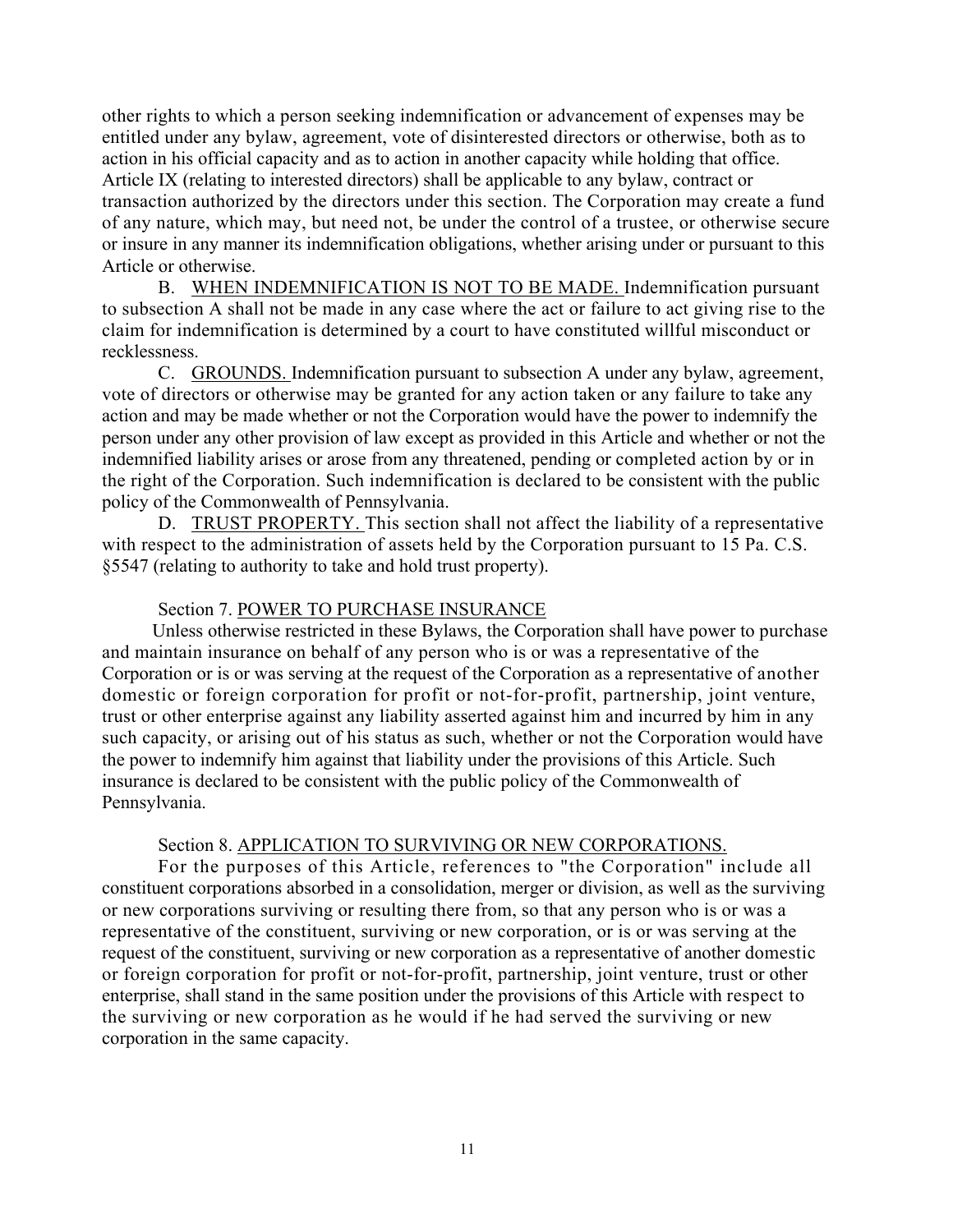Section 9. APPLICATION TO EMPLOYEE BENEFIT PLANS. For the purposes of this Article:

(1) References to "other enterprises" shall include employee benefit plans and references to "serving at the request of the Corporation" shall include any service as a representative of the Corporation that imposes duties on or involves services by the representative with respect to an employee benefit plan, its participants or beneficiaries.

(2) Excise taxes assessed on a person with respect to any employee benefit plan pursuant to applicable law shall be deemed "fines."

(3) Action with respect to an employee benefit plan taken or omitted in good faith by a representative of the Corporation in a manner he reasonably believed to be in the interest of the participants and beneficiaries of the plan shall be deemed to be action in a manner that is not opposed to the best interests of the Corporation.

Section 10. DURATION AND EXTENT OF COVERAGE.

The indemnification and advancement of expenses provided by or granted pursuant to this Article shall, unless otherwise provided when authorized or ratified, continue as to a person who has ceased to be a representative of the Corporation and shall inure to the benefit of the heirs and personal representative of that person

# Article XI

# **AMENDMENTS**

The Board of Directors by the affirmative vote of a majority of such directors may alter, amend or repeal these Bylaws at any annual, regular or special meeting of the Board, provided that notice of the proposed alteration, amendment or repeal has been given to each director.

## **Schedule of Amendments to Bylaws:**

## **1) Five (5) Changes adopted June 9, 2005 (full text added above)**

 A) ARTICLE III – OFFICES AND SEAL is amended to provide that effective immediately the registered office of the corporation shall be 1450 Edgmont Avenue P.O. Box 1003 Chester, PA 19016.

B) ARTICLE IV – BOARD OF DIRECTORS, Section 2. MEMBERSHIP is revoked in its entirety and replaced

 C) ARTICLE IV – BOARD OF DIRECTORS, Section 3. ELECTION; TERM OF OFFICE is revoked in its entirety and replaced

 D) ARTICLE V – OFFICERS is amended to add a Section 9. EXECUTIVE DIRECTOR.

E) ARTICLE V – OFFICERS, Section 7 of is amended to add part H.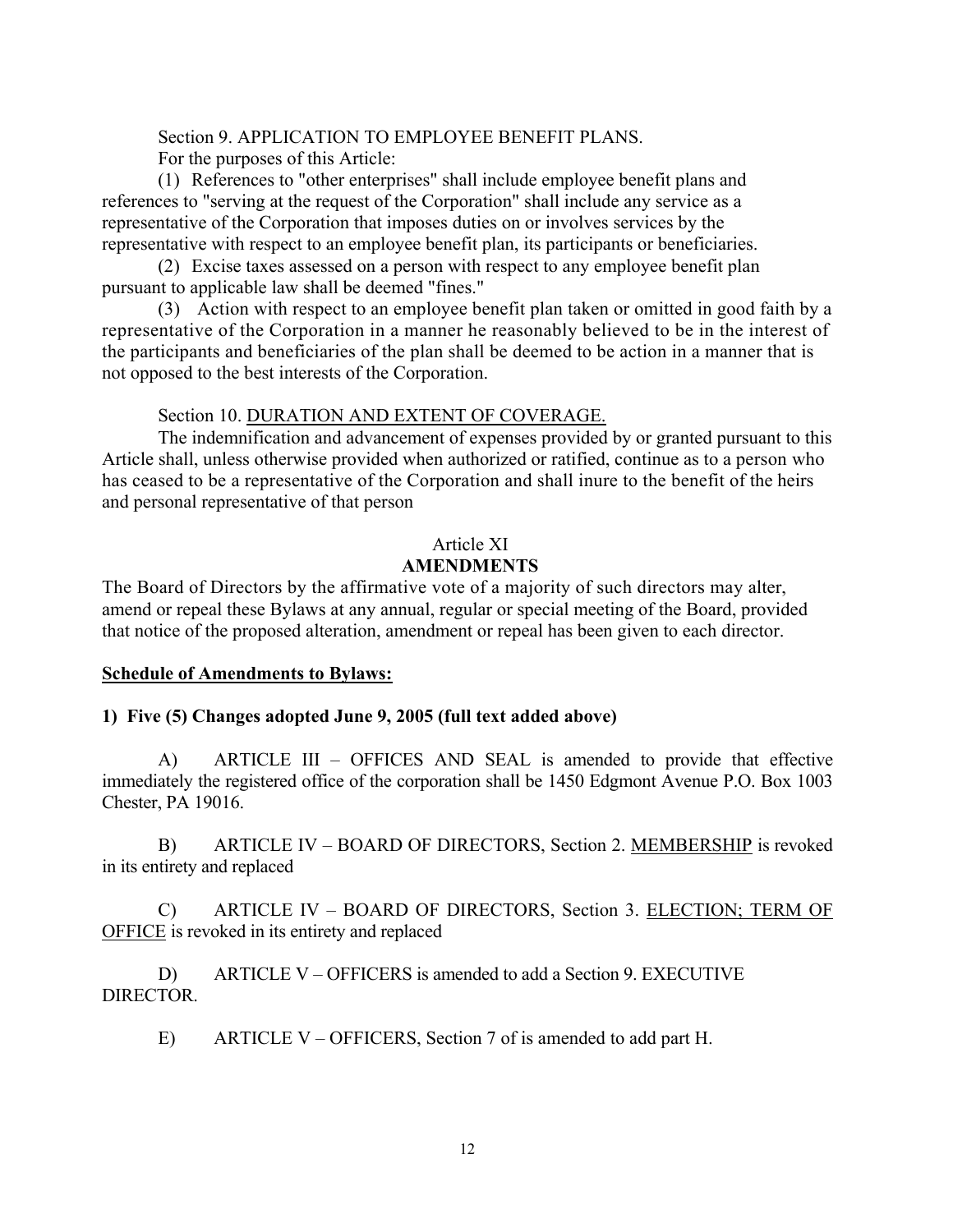# **2) Two (2) Changes adopted September 18, 2008 (full text added above)**

 A) ARTICLE IV. BOARD OF DIRECTORS is amended to include a new Section 7. EXECUTIVE COMMITTEE

 B) ARTICLE V. OFFICERS, Section 2. ELECTION AND TERM OF OFFICE is amended to add Section C

## **3) Two (2) Changes adopted March 9, 2017 (full text added above)**

- A) ARTICLE IV. BOARD OF DIRECTORS, Section 2 b. is amended to allow for a broader class of directors.
- B) ARTICLE IV. BOARD OF DIRECTORS, Section 2 is amended to allow for the appointment of at large directors.

\*\*\*\*\*\*\*\*\*\*\*\*\*